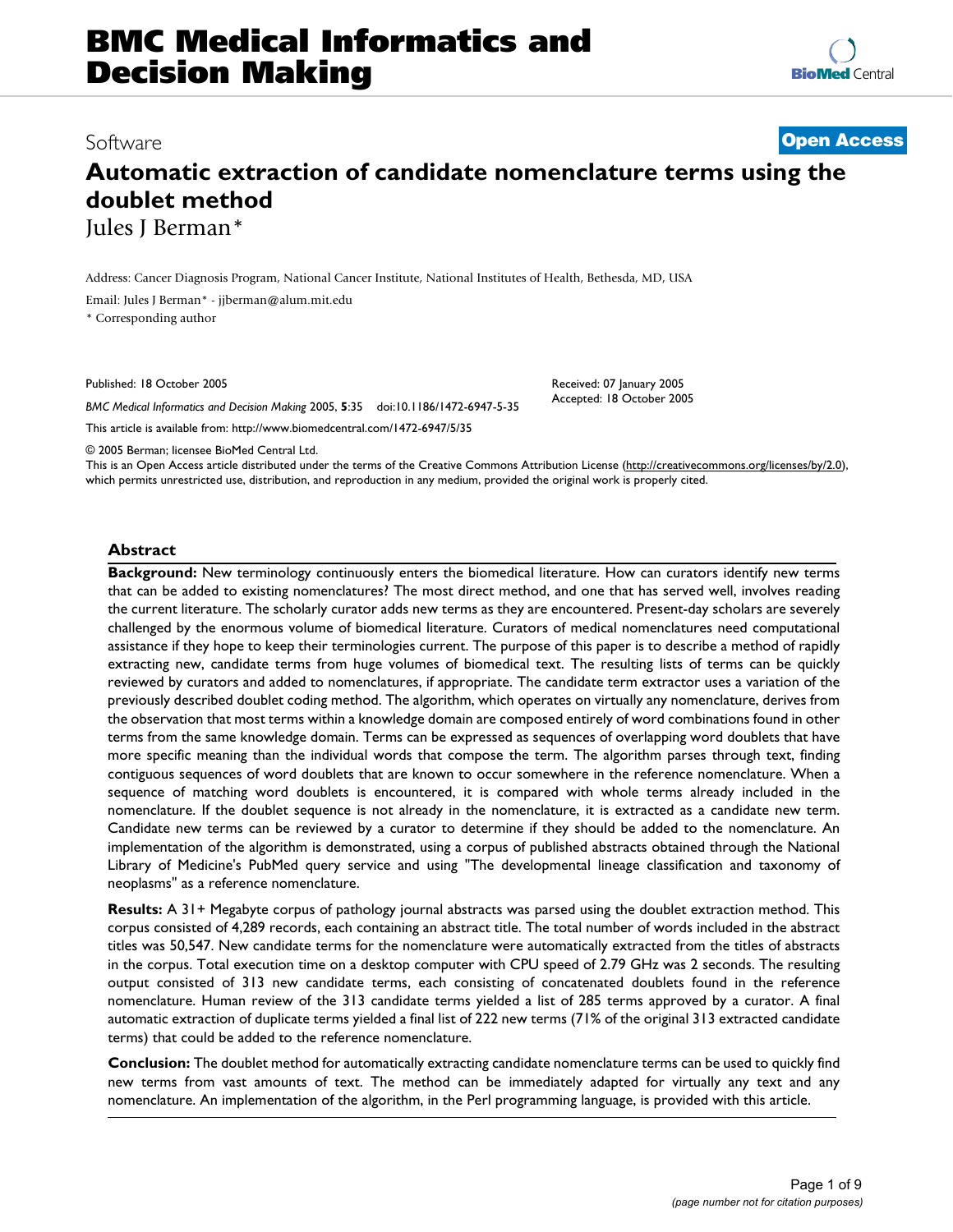#### **Background**

Samuel Johnson defines a lexicographer as a "harmless drudge" [1]. The drudgery of the lexicographer's tasks is beyond dispute. In the domain of medical nomenclatures, however, the harmlessness of the lexicographer is far from certain. The misuse of medical terminology can lead to medical errors, as indicated by the U.S. Joint Commission on Accreditation of Healthcare Organization's recent ban on certain common medical abbreviations [2]. This action was taken to reduce the occurrence of medication errors that result when non-standard abbreviations are misinterpreted. The U.S. Institute of Medicine has advocated standardized methods for collecting codified diagnostic data as a strategy for reducing medical errors [3].

Medical terminologies are replete with examples of minor term modification that can result in treatment error. One example is the "carcinoid tumor of appendix." Carcinoid tumors of the appendix are typically indolent. According to the U.S. National Cancer Institute, "Surgical resection is the standard curative modality. If the primary tumor is localized and resectable, 5-year survival rates are excellent" [4]. There is a variant of appendiceal carcinoid known as the goblet cell carcinoid of appendix. Someone uninitiated in tumor biology may infer that the goblet cell carcinoid is a morphologic variant of an indolent neoplasm undeserving of any special designation. Actually, the goblet cell carcinoid of appendix is a highly malignant tumor that has a completely different clinical course and a different recommended treatment than the carcinoid of appendix [5]. If a neoplasm nomenclature were to omit the term "goblet cell carcinoid of appendix", someone encountering the term in a pathology report may mistakenly code the subsumed term, "carcinoid of appendix." Alternately, if the curator of a nomenclature is unaware of the distinction between the two tumors, he or she may mistakenly assign the same code to both terms. In either case, mistaking a carcinoid of the appendix with a goblet cell carcinoid of appendix could result in harm to the patient.

Because modern nomenclatures are used to annotate medical data so that clinical information can be merged with heterogeneous data sources (e.g. tissue bank records, research datasets, epidemiologic databases), the duties of lexicographers have broadened to include a range of informatics activities. For this reason, the modern curator is involved in codifying terms (providing a unique identifier to a term and all its synonyms), and mapping terms between different nomenclatures. In the past, nomenclatures were recorded on paper documents. Brevity was appreciated, and rare lesions may have been neglected. Modern nomenclatures are stored electronically. With no barriers to the size of nomenclatures, there is no reason to exclude any used terms [6].

The purpose of this manuscript is to describe a simple method for extracting candidate new terms from any large corpus of text. The method uses the previously published doublet algorithm to compare connected word doublets in a medical text against a list of word doublets found in a nomenclature [7]. Text phrases composed of sequences of word doublets found in an existing nomenclature are candidate new nomenclature terms. This general method can be used with any text and any existing nomenclature. This method permits curators to continually enhance their nomenclatures with new terms, an essential activity needed to ensure the proper coding and annotation of biomedical data.

#### **Implementation** *Nomenclature*

As a sample implementation, the developmental lineage classification and taxonomy of neoplasms, hereinafter called "the neoplasm taxonomy," was used. The neoplasm taxonomy has several properties that make it particularly suitable:

1. It is a free, open-access medical nomenclature.

2. It has been described in two prior open access publications [6,8]

3. New versions of the nomenclature are made available for public download by the Association for Pathology Informatics [9].

4. It is an easily parsed XML document, with every term appearing as a lower-case alphanumeric phrase.

5. It is intended to be a comprehensive listing of all items in a knowledge domain [i.e., names of neoplasms]

The XML version of the neoplasm taxonomy file is neocl.xml [see Additional file 1]. In this manuscript, the purpose of the taxonomy is to provide a listing of all names of neoplasms, with synonyms grouped under a common code number. The current version of the neoplasm taxonomy contains 149,192 unique names of neoplasms. In constructing the taxonomy, enormous effort was made to list every variant name for every known neoplasm of man. Variant names included different terms for the same concept and different ways of expressing an individual term (e.g. variations in word order).

#### *Input file*

The input file was created by a PubMed query on "am j surg pathol [jo]", at the U.S. government website [10]. The query gathered all abstracts from the PubMed database that were published in the journal "American Journal of Surgical Pathology." The American Journal of Surgical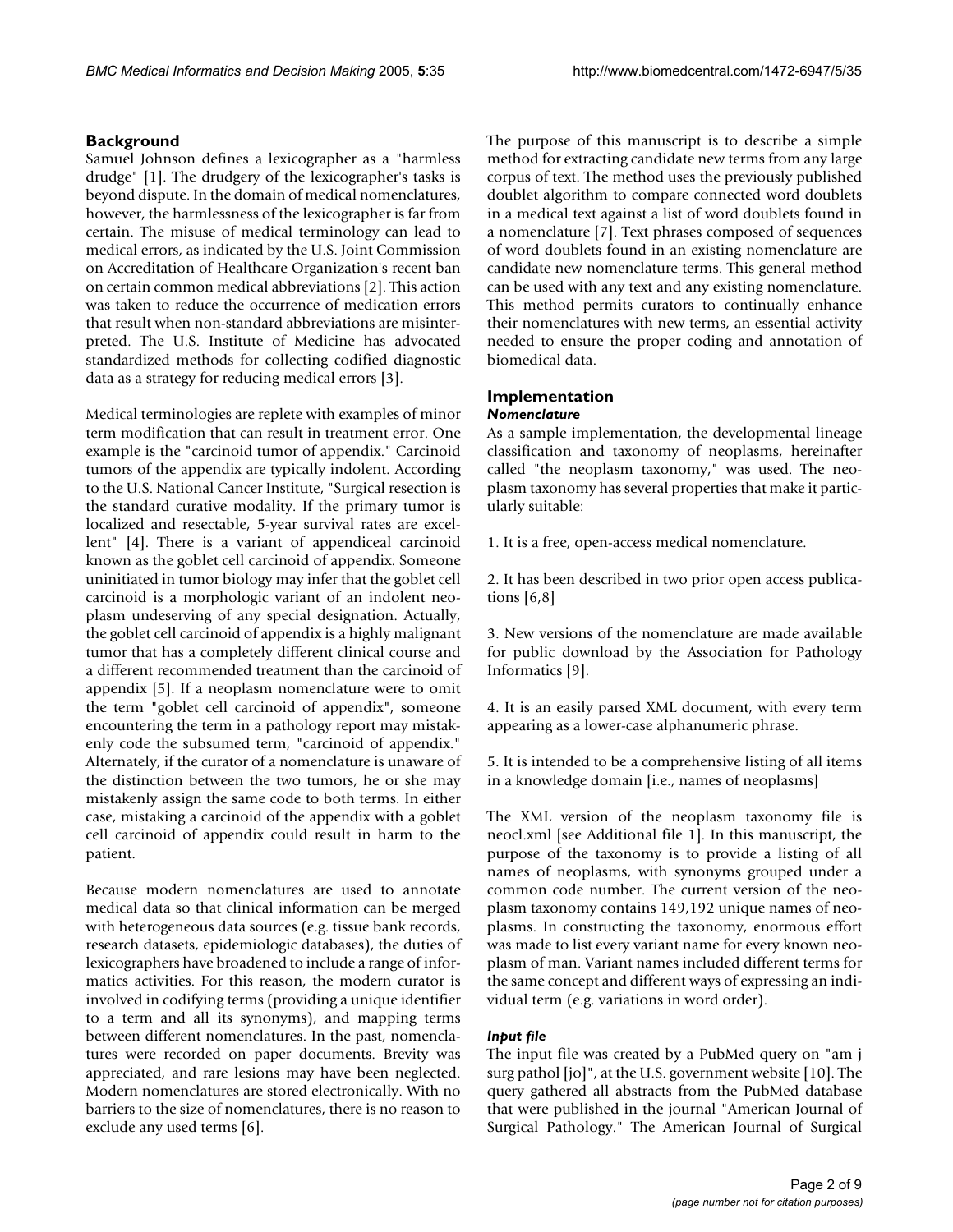Pathology is a popular repository for articles written to describing newly encountered neoplasms or distinctive variants of known neoplasms. The PubMed search produced 4,289 articles. These were downloaded to an external file using PubMed XML (i.e. by selecting "XML" from PubMed's "Display" list). The downloaded file has a length of over 31 Megabytes. Each of the 4,289 entries in the downloaded file contains metadata-tagged fields that include the PubMed identifier, the title of the article, the names of the authors, the text of the abstract, and other citation-related information. Titles of medical articles are terse summary statements that often contain the names of disease entities discussed within the article. Although this file is not included with this manuscript, anyone in the world with internet access can obtain a near-identical file by repeating the same PubMed query.

#### *Algorithms*

The doublet method was described in a recent publication [7]. Its utility is derived in part from the observation that most medical terms are multi-word terms. In the neoplasm taxonomy, all but about 250 terms are multi-word terms. Unlike single words, which often have several different meanings, multi-word medical terms, with very rare exceptions, have a single, specific meaning.

Any multiword term can be constructed by a concatenation of overlapping doublets.

For example:

Serous borderline ovarian tumor -> ("serous borderline," "borderline ovarian," "ovarian tumor")

The doublets composing the multiword terms from a nomenclature can be combined into a list . The list of nomenclature doublets can be used to determine whether a fragment of text is composed from doublets included in the list.

## *Algorithm 1*

The following algorithm determines those terms present in a nomenclature that are composed of doublets found in other terms within the nomenclature.

1. Collect all the doublets that occur in the entire nomenclature (i.e., accumulate a list of the doublets from every term in the nomenclature).

2. Number the occurrences of these doublets (i.e., count the number of times each doublet occurs anywhere in the nomenclature)

3. Advance through the nomenclature, term by term, decomposing the term into its doublets.

4. For each of the doublets that compose a term, retrieve the total number of occurrences of the doublet in the nomenclature.

5. Each doublet occurring in a term that has an occurrence number of 1 is unique to that term and indicates that the term is not composed entirely of doublets found in other terms in the nomenclature.

## *Algorithm 2*

The following algorithm parses through text, extracting candidate term phrases:

1. Collect all the doublets that occur in the entire nomenclature (i.e., accumulate a list of the doublets from every term in the nomenclature).

2. Parse text (in this case individual abstract titles) into an ordered array of overlapping doublets (as per the example shown for the text string, "serous borderline ovarian tumor").

3. Compare each consecutive text doublet against the array of doublets from the nomenclature to determine whether the doublet exists somewhere in the nomenclature.

4. If the doublet from the text does not exist in the nomenclature, it can be deleted. If it exists in the nomenclature, it is concatenated with the following doublet if the following doublet exists in the nomenclature. Otherwise, it is deleted. This process continues, concatenating doublets that exist somewhere in the nomenclature. Extraneous leading words (the, in, of, with, and) and trailer words, (the, and, with, from, a) are automatically deleted from the final concatenated sequence. Final concatenated sequences of two or greater consecutive doublets that match to doublets from the nomenclature are saved as candidate terms.

#### *Software*

#### *1. Programming Language*

All code was written in Perl. Perl is an open source language that is bundled with the Unix and Linux operating systems. In the past decade, Perl has become very popular in the bioinformatics community. Perl interpreters are available at no cost and in versions suitable for virtually all operating systems. Perl can be obtained from the Comprehensive Perl Archives Network [11] or from Active State [12].

2. The Perl script doubuniq.pl implements algorithm 1 to locate terms in the nomenclature that contain any uniquely occurring doublets (i.e., terms that are not exclusively composed of doublets found in other terms from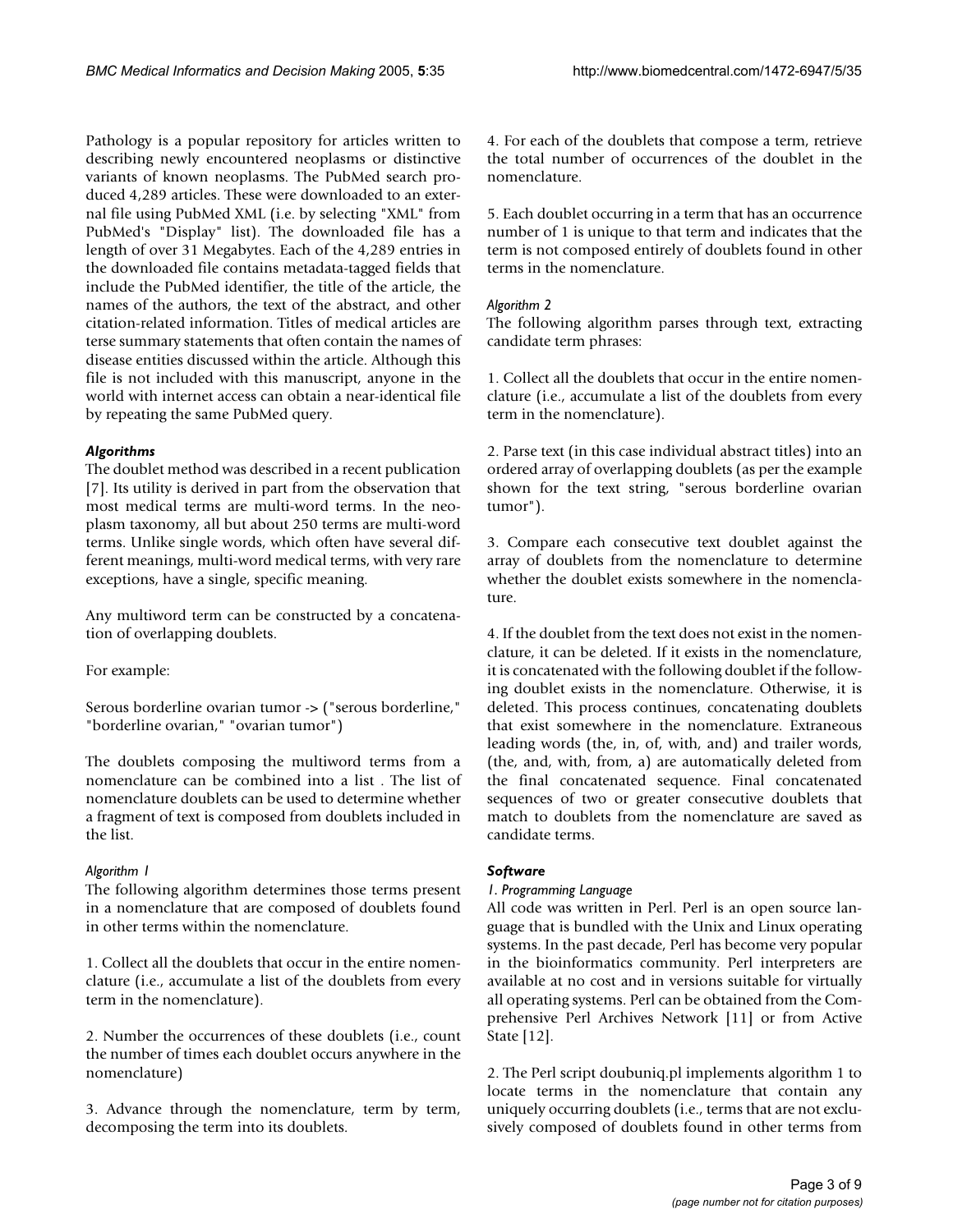the same nomenclature) [see Additional file 2]. Only the classified terms of the nomenclature (a total of 126,756 terms) were used in this exercise to avoid formatting inconsistencies present in terms that are pending classification. The output of the Perl script is included as a supplemental file [see Additional file 3].

3. The Perl script getdoub.pl implements algorithm 2 to extract phrases from the text corpora composed of sequences of doublets included in the original nomenclature and exceeding 4 words in length [see Additional file 4]. The output file is tumoram.out [see Additional file 5].

#### **Results**

#### *Analysis of doublet occurrences within terms included in the nomenclature*

The current version of the neoplasm nomenclature contains 149,192 unique terms. Of these terms 126,756 terms are classified terms and are composed of at least two words (i.e., are doublets or greater in length). Of these 126,756 terms, all but 6,308 (4.97%) are composed entirely of doublets extracted from other terms in the reference nomenclature. This means that 95% of the classified terms from the nomenclature are formed entirely of doublet terms found in other terms from the same nomenclature. The Perl script and the output text are included as supplemental files [see Additional file 2] [see Additional file 3].

#### *Implementation of the candidate term extractor*

The Perl script, getdoub.pl was run on a CPU with a processor speed of 2.79 GHz. The parsed corpus was a PubMed file in XML format that exceeded 31 Megabytes in length and contained 4,289 PubMed records. Each record contained an abstract title enclosed by a tag, <ArticleTitle>. The parser extracted the abstract titles demarcated by the XML tag, dropped all characters to lower-case, deleted all characters other than alphanumerics, spaces and hyphens, deleted the possessive suffix characterized by "'s" and converted plural words to singular words if the word ended in the suffix "oma" or consisted of the word "tumors" or "tumours". The total number of words contained in the 4,289 abstract titles was 50,547, and the total number of characters contained in the 4,289 abstract titles was 395,396. The total execution time to extract a list of candidate terms from the corpus was 2 seconds.

## *Output file of candidate phrases*

The output file produced by getdoub.pl is tumoram.out. It contains 313 candidate phrases each phrase followed by a copy of the original text from which the candidate term was extracted. The output is included as a supplemental file [see Additional file 5]. Each extracted candidate term consisted entirely of concatenated doublets found within the reference nomenclature.

In some cases, terms consisting of concatenated doublets were obviously not names of neoplasms, and a human expert in the knowledge domain would be needed to distinguish a real name of a neoplasm from a series of words that have no particular significance.

The curator read through all 313 phrases, looking for phrases that suggest a new concept. In this case, the curator looked for names of neoplasms. This step can only be performed by a domain expert. Because the exact candidate phrases are found in PubMed abstract titles, curators can obtain additional information on any candidate phrase by inserting the phrase into the PubMed query box [10]. In some cases, in-depth review of the literature containing the candidate phrase may suggest a slightly modified preferred term as a new entry to the nomenclature, but for the purposes of this manuscript, candidate phrases were not expanded or embellished with alternate words.

As example, consider line 100 from the output file [see Additional file 5]. The candidate term is: "synovial sarcoma of the prostate with t." This term is composed of the doublets, "synovial sarcoma", "sarcoma of", "of the", "the prostate", "prostate with", "with t". The full abstract title from which the term was extracted was: "SYNOVIAL SAR-COMA OF THE PROSTATE WITH  $T(X;18)(P11.2;Q11.2)$ ." The chromosomal marker designated in the abstract title is not picked up by the extracting Perl script because (X;18) is not part of a word doublet. For the purposes of this manuscript, the curator is only permitted to remove words from the beginning and end of the candidate phrase (not embellish the phrase). The curator shortens the term to "synovial sarcoma of the prostate". If that term is not included in the existing nomenclature, it can be added to the final list of new terms. In practice, a curator might wish to add two new terms to the nomenclature, "synovial sarcoma of the prostate" and "synovial sarcoma of the prostate with  $T(X;18)$ (P11.2;Q11.2)."

#### *Final list of new terms*

The output file, tumoram.out contained 313 candidate terms [see Additional file 5]. Of these 313 terms, a human curator found 285 terms that represented names of neoplasms. These 285 terms were automatically evaluated to eliminate terms that were duplicated in the reference nomenclature or on duplicate lines from the output file. The final list of 222 new terms is shown here:

"acinic cell carcinoma of the lung, adenocarcinoma and large cell carcinoma of lung, adenomatous hyperplasia of the rete testis, adenosarcoma of the renal pelvis with heterologous elements, adenosarcoma of the uterus with sarcomatous overgrowth, adrenal cortical adenoma in the spinal canal, aggressive digital papillary adenoma and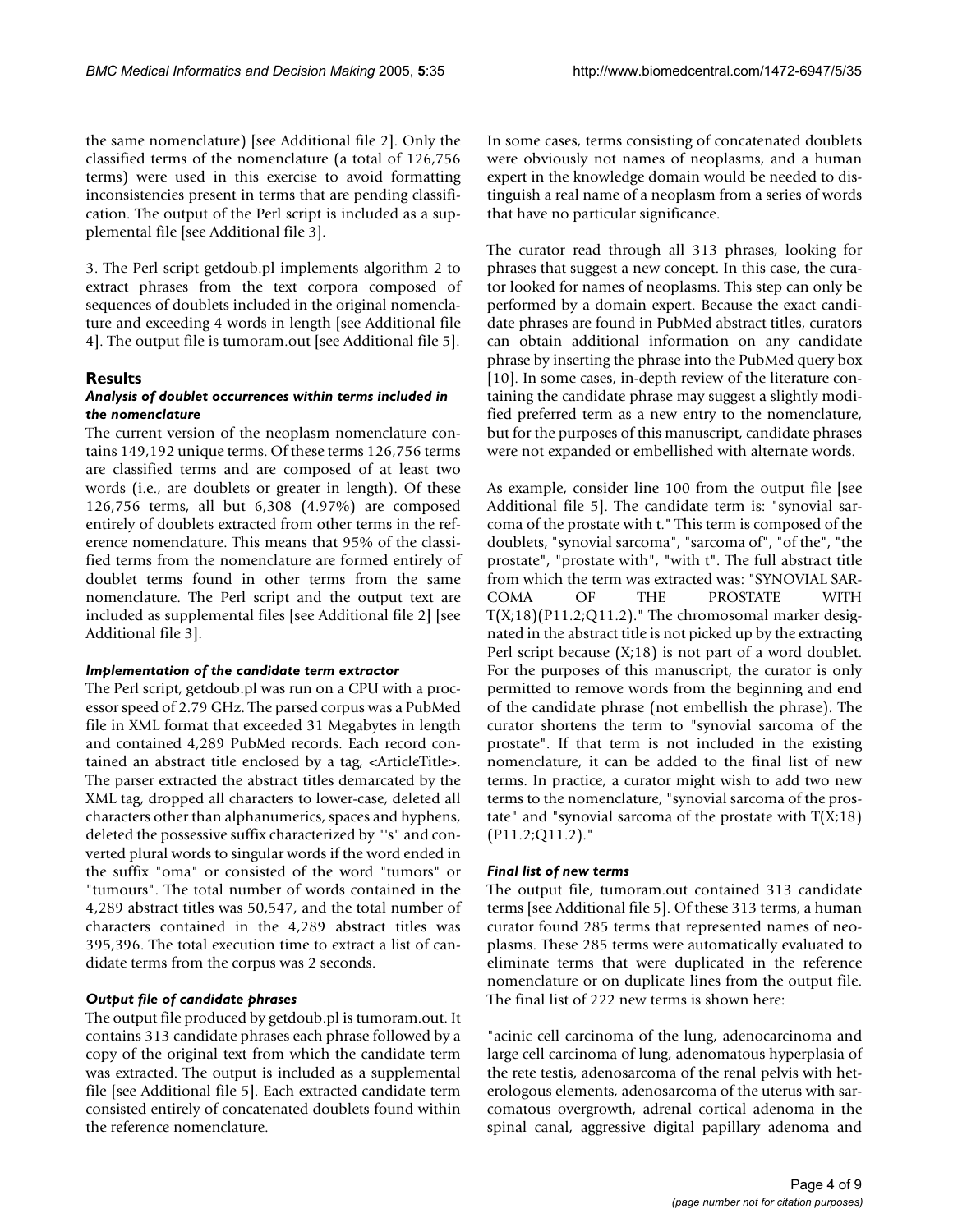adenocarcinoma, anaplastic carcinoma of the lung, atypical burkitt lymphoma arising from follicular lymphoma, atypical duct hyperplasia of the breast, atypical fibrous histiocytoma of the skin, atypical polypoid adenomyoma of the uterus, b-cell lymphoma of mucosa-associated lymphoid tissue, benign cystic mesothelioma of the liver, benign epithelioid peripheral nerve sheath tumor of the soft tissues, benign mesenchymal tumor of lymph node, benign mesenchymal tumor of the uterus, benign schwannoma of the digestive tract, bile duct adenoma clear cell type, bizarre parosteal osteochondromatous proliferation of bone, borderline epithelial lesions of the breast, borderline papillary serous tumour of the fallopian tube, botryoid rhabdomyosarcoma of the biliary tract, breast tumor resembling the tall cell variant of papillary thyroid carcinoma, carcinoid tumor of the extrahepatic bile ducts, carcinosarcoma of the female genital tract, clear cell carcinoma of the gallbladder, clear cell carcinoma of the ovary, clear cell carcinoma of the skin, clear cell myomelanocytic tumor of the thigh, clear cell myomelanocytic tumor of the urinary bladder, clear cell sarcoma of soft tissues, clear cell sarcoma of the ileum, clear cell sugar tumor of the pancreas, clear cell tumor in the liver, clear cell tumor of the kidney, clear cell tumor of the lung, combined small cell and spindle cell carcinoma of the lung, composite follicular variant of papillary carcinoma and mucoepidermoid carcinoma of the thyroid, condylomata acuminata of the urinary bladder, congenital cystic adenomatoid malformation of the lung, cutaneous epidermotropic alveolar rhabdomyosarcoma, cutaneous follicle center b-cell lymphoma, cystadenofibroma of the ovary with epithelial atypia, cystic hamartoma of the renal pelvis, desmoplastic small cell tumor in the pancreas, desmoplastic small cell tumor of soft tissues, desmoplastic small round cell tumor of the pleura, diffuse mesothelioma of the genital tract and peritoneum, ductal adenoma of the breast, ductal carcinoma in situ in breast, ductal carcinoma in situ in salivary duct carcinoma, ductal carcinoma in situ of the female breast, dysplasia of the epididymis, endometrial stromal and smooth muscle tumor of the uterus, epithelial mesothelioma of the pleura, epithelialstromal tumor of the seminal vesicle, epithelioid hemangioendothelioma of skin and soft tissues, epithelioid leiomyosarcoma of the skin and subcutaneous tissue, epithelioid mesothelioma of the pleura, ewing family of tumor, extragastrointestinal stromal tumor gastrointestinal stromal tumor of the soft tissue, extramammary paget disease of the oral mucosa, familial adenomatous polyposis associated with multiple endocrine neoplasia, foamy gland high-grade prostatic intraepithelial neoplasia, follicle center lymphoma of the ampulla of vater, follicular center-cell lymphoma with plasmacytic differentiation, follicular dendritic cell tumor of the liver, follicular dendritic cell tumor of the oral cavity, follicular thyroid carcinoma with clear cell change, gastric mucosa-associated

lymphoid tissue, gastric neuroendocrine tumor in multiple endocrine neoplasia, gastrointestinal autonomic nerve tumor in the colon, germ cell neoplasms of the testis, giant cell tumor of soft tissues, glycogen-rich clear cell carcinoma of the breast, granular cell tumor of the lung, granulocytic sarcoma of the female genital tract, hematopoietic tumor in chronic myeloproliferative disorders, high-grade dysplasia in a colonic adenoma, histiocytic lymphoma of the central nervous system, histiocytic sarcoma involving the central nervous system, hyalinizing trabecular adenoma and papillary carcinoma of the thyroid gland, hyalinizing trabecular tumor of the thyroid gland, hyperplasia of interstitial cells of cajal, infiltrating colloid carcinoma of the pancreas, inflammatory fibroid polyp of the stomach, intestinal metaplasia of the distal esophagus, intraductal carcinoma of the oral cavity, juvenile granulosa cell tumor of the ovary, keratinizing squamous cell cancer of the cervix, langerhans cell granulomatosis of the thymus, large cell lymphoma of the mediastinum, lobular carcinoma in situ of the female breast, low grade b-cell lymphoma of mucosa associated lymphoid tissue, low malignant potential tumor of the ovary, low-grade b-cell lymphoma of mucosa-associated lymphoid tissue, low-grade endometrial stromal sarcoma, lymphoid hyperplasia of the gastrointestinal tract, lymphoma of the gastrointestinal tract, malignant epithelioid hemangioendothelioma of the liver, malignant epithelioid schwannoma, malignant fibrous histiocytoma of the extremities, malignant fibrous tumor of the pleura, malignant giant cell tumor of the tendon sheaths, malignant lymphoma of the mucosa-associated lymphoid tissue, malignant lymphoma of the small bowel, malignant lymphoma of the upper aerodigestive tract, malignant melanoma of the esophagus, malignant melanoma of the urethra, malignant mesonephric tumor of the female genital tract, malignant mesothelioma of the tunica vaginalis, malignant neuroendocrine tumor of the jejunum with osteoclast-like giant cells, malignant ovarian tumor with osteoclast-like giant cells, malignant peripheral nerve sheath tumor of infancy, malignant small cell tumor of thoracopulmonary region, marginal zone b-cell lymphoma in children and young adults, marginal zone b-cell lymphoma of the salivary gland arising in chronic sclerosing sialadenitis, melanocytic neoplasms of the central nervous, metaplasia of the renal collecting ducts, microinvasive squamous carcinoma of the esophagus, micropapillary variant of transitional cell carcinoma of the urinary bladder, mixed endometrial stromal and smooth muscle tumor of the uterus, mucin-secreting adenocarcinoma of the prostate with neuroendocrine differentiation, mucinous adenocarcinoma of the prostate gland, mucinous borderline tumor of the ovary mucinous cystic tumor of the ovary, multiple lymphomatous polyposis of the gastrointestinal tract, myoepithelial carcinoma of the salivary glands, neuroendocrine merkel cell carcinoma, nonsmall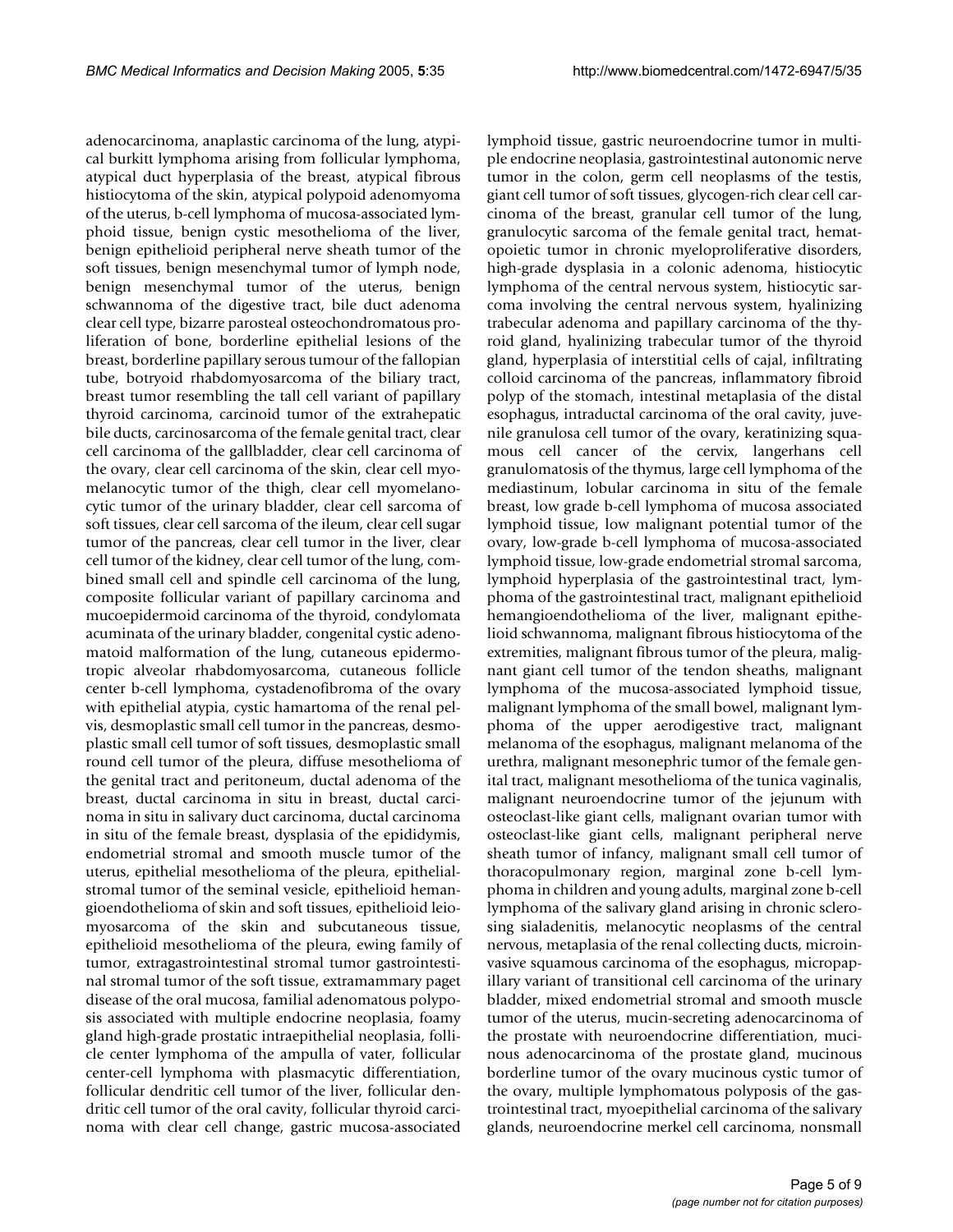cell carcinoma of the lung, oat cell carcinoma of the kidney, oncocytic mucoepidermoid carcinoma of the salivary glands, ovarian sertoli cell tumor with retiform and heterologous elements, papillary carcinoma of the bladder, papillary cystic tumor of the pancreas, papillary transitional cell carcinoma of the renal pelvis, papillary urothelial neoplasms of low malignant potential, pediatric soft tissue tumor, peripheral nerve sheath tumor of the adrenal, peritoneal serous micropapillomatosis of low malignant potential serous borderline tumor of the peritoneum, perivascular epithelioid clear cell family of tumor, peutz-jeghers syndrome with adenoma and adenocarcinoma, plasma cell granuloma of the lung, plasmablastic lymphoma of the oral cavity, pleomorphic adenoma mixed tumor of the major salivary glands, pleomorphic hyalinizing angiectatic tumor of soft parts, pleomorphic large cell lymphoma of the mediastinum, pleomorphic soft tissue myogenic sarcoma of adulthood, polycystic adenosis of major salivary glands, precursor of uterine papillary serous carcinoma, primary embryonal rhabdomyosarcoma of long bone, primary hepatic non-hodgkin lymphoma in childhood, primary lung carcinoma with signet-ring cell carcinoma, primary lymphoma of the small intestine, primary malignant lymphoma of the cauda equina, primary malignant melanoma of the anterior mediastinum, primary mixed adenocarcinoma and small cell carcinoma of the appendix, primary mucinous carcinoma of the skin, primary mucinous tumor of the ovary, primary neuroendocrine merkel cell carcinoma of the skin, primary ovarian small cell carcinoma, primary ovarian squamous cell carcinoma, primary squamous cell carcinoma of the ovary, primary synovial sarcoma of the kidney, primary tumor of the exocrine pancreas, pulmonary carcinoma with pleomorphic sarcomatoid or sarcomatous elements, pulmonary malignant lymphoma of mucosa-associated lymphoid tissue, reactive lymphoid hyperplasia of the spleen, renal angiomyolipoma with epithelioid sarcomatous transformation, renal cell carcinoma in children and young adults, renal cell carcinoma in tuberous sclerosis, reticulum cell neoplasms of lymph nodes, rhabdoid tumor of the gastrointestinal tract, round cell tumor of the tibia, sclerosing mucoepidermoid thyroid carcinoma with eosinophilia, serous borderline tumor of the peritoneum, serous borderline tumor of the peritoneum, signet-ring cell lymphoma of t-cell origin, small cell anaplastic carcinoma of the lung, small cell sweat gland carcinoma, small cell sweat gland carcinoma in childhood, small cell tumor of the lung, small cleaved cell lymphoma in bone marrow, small lymphocytic lymphoma leukemia, smooth muscle tumor of the gastrointestinal tract, smooth muscle tumor of the liver, smooth muscle tumor of the ovary, soft tissue lymphoma of the extremities, solid and cystic papillary epithelial neoplasm of the pancreas, solitary fibrous tumor of soft tissue, solitary fibrous tumor of the kidney, solitary fibrous tumor of the liver, solitary fibrous tumor of the mediastinum, solitary fibrous tumor of the nasal cavity, solitary fibrous tumor of the orbit, solitary fibrous tumor of the spinal cord, solitary fibrous tumor of the thyroid gland, solitary fibrous tumor of the upper respiratory tract, spindle cell and epithelioid cell nevi with atypia, spindle cell neoplasms of lymph nodes, spindle cell tumor of the pleura, spindle-cell carcinoid tumor of the lung, spindle-cell carcinoma of the upper aerodigestive tract, squamous cell carcinoma of the palatine tonsil, squamous cell carcinoma of the upper aerodigestive tract, stromal neoplasms of the gastrointestinal tract, systemic mast cell disease involving the bone marrow, t-cell histiocyte-rich large bcell lymphoma of the spleen, t-cell lymphoma in the small intestine, t-cell-rich b-cell lymphoma of the spleen, thymic squamous cell carcinoma associated with mixed type thymoma, transitional cell carcinoma with rhabdoid features, transitional cell metaplasia of the uterine cervix, transitional cell tumor of the pituitary, urothelial carcinoma of the renal pelvis, urothelial transitional cell neoplasms of the urinary bladder, variant of malignant peripheral nerve sheath tumor, vascular hamartoma of the small bowel, well-differentiated neuroendocrine tumor, well-differentiated papillary mesothelioma of the pleura, yolk sac tumor of the anterior mediastinum."

Examination of the terms indicates that the majority of terms are either very rare and obscure tumors, unusual variants of common tumors, or just unusual terms for common and uncommon tumors. Pathologists reading this list may agree that the tumors from this list include clinically distinct and significant subclasses of tumors and would be welcome additions to a truly comprehensive nomenclature of neoplastic entities.

#### **Discussion**

Adding terms to an existing vocabulary is best done by reading the current literature in the knowledge domain of the nomenclature, and transcribing new terms when they are encountered. It is difficult to imagine any automatic process that can replace this scholarly pursuit. Terms encountered while reading a scientific text appear in a structured context that often defines the term, clarifies the relationship of the new term to related terms, and sometimes provides sufficient information to classify the new term within a structured taxonomic hierarchy.

Sadly, it is impossible for curators to read all of the biomedical literature pertaining to a nomenclature's domain. The purpose of the doublet phrase extractor is to parse through any corpus of text, extracting phrases that may contain new nomenclature terms. The phrases are chosen to meet two criteria: 1) they are composed of word doublets that are contained in an existing nomenclature, and 2) the matched phrases do not already occur in the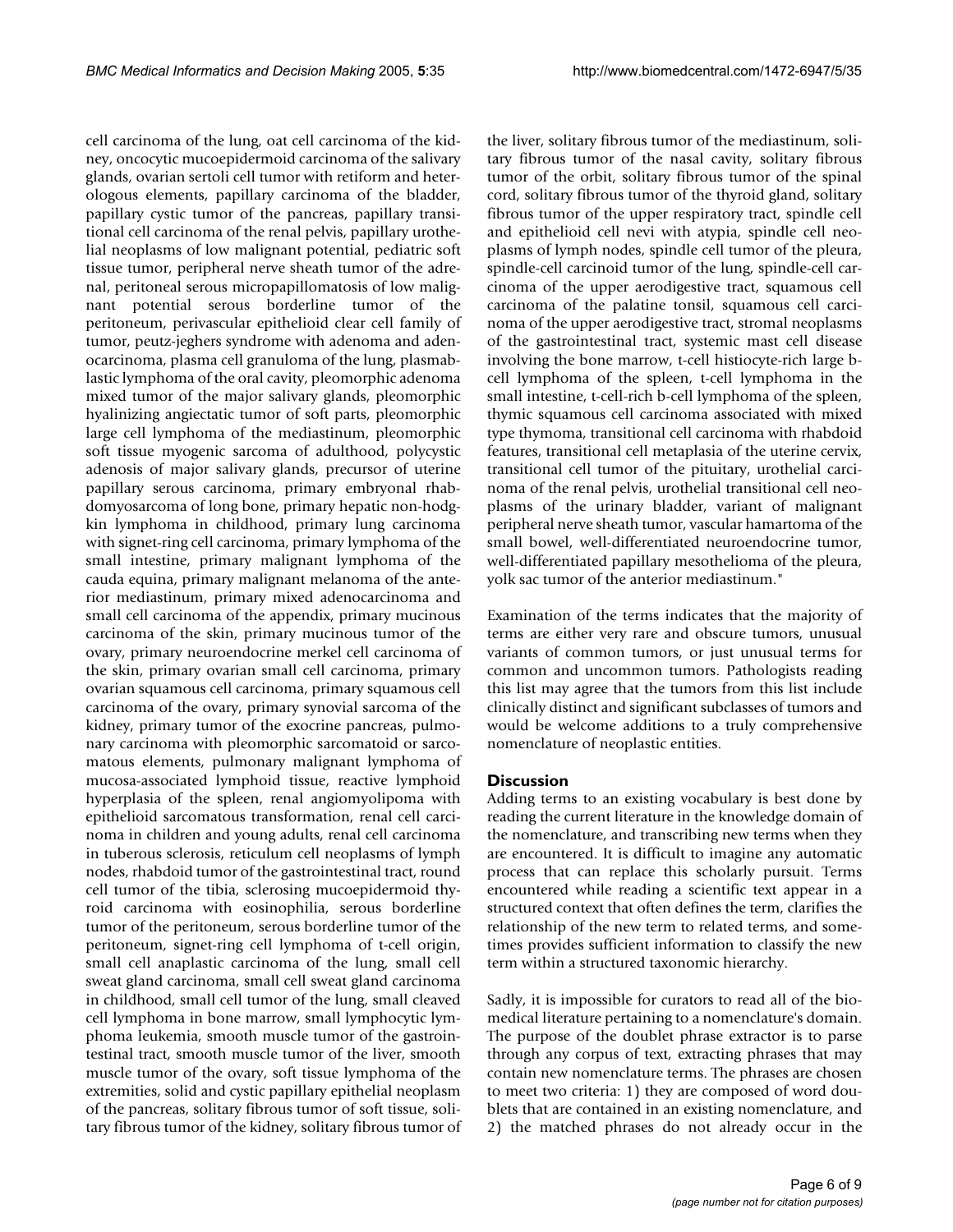nomenclature. The doublet extractor works fast to produce a neat list of candidate phrases that can be conveniently reviewed by a curator. In the case described herein, a 31+ MByte corpus was extracted in 2 seconds, to produce 313 candidate phrases. From the candidate phrases, the curator found 222 phrases that could be added to the reference nomenclature (30 minutes of human effort).

Because the final term list was extracted from PubMed abstract titles, the contained terms have two important properties:

1. The terms have whatever legitimacy publication confers. Nobody can say that the extracted terms are confabulated or never actually used.

2. The terms can be searched and found through a PubMed search. The articles that contain the terms are likely to describe or define the terms.

#### *Limitations of the output*

New terms that are not composed of doublets found in pre-existing nomenclature terms will be missed by the doublet extraction method. This would certainly apply to most new eponymous terms, new terms extracted from a foreign language, new terms using variant orthography, or newly invented words (e.g. theragnostics, glycomics, nanoscope). In the realm of neoplasms, it would be difficult to create a new term that is not partially composed of older terms.

If the extraction software used a vocabulary that already contained every term in the knowledge domain, then there would be very few candidate terms extracted (because parsed terms already included in the nomenclature are immediately rejected). In addition, any candidate terms extracted from the corpus would always be rejected by the human curator (0% precision). This is because the nomenclature would be complete, and any candidate terms must be false terms.

If the extraction software used a text corpus that consisted exclusively of valid, new nomenclature terms that should be added to an incomplete vocabulary, then all of the extracted candidate terms would be valid new terms (100% precision). If the extraction used a text that contained no valid terms from the knowledge domain, then every extracted candidate term would be an invalid term (0% precision).

This is a problem: the effectiveness of the software is dependent on the completeness of the source vocabulary and on the presence of valid new terms existing in the text corpus. In addition, the suitability of candidate terms for inclusion in the vocabulary will ultimately depend on subjective decisions reached by the human curator.

For this manuscript, the author chose to include the extractor's output as a supplemental file [see Additional file 5], so that interested readers can form their own judgments regarding the value of the software. In addition, the availability of a public set of files (software implementation, nomenclature and text corpus) will facilitate future efforts to compare improved versions of the extraction algorithm with this first version.

#### *Characteristics of the approach*

Recently, Krauthammer and Nenadic reviewed methods for identifying nomenclature terms within text [14]. In all cases, the reviewed methods were evaluated based on published measurements of precision and recall. There was no common procedure for determining how the text would be manually coded. Manually coded text is used to measure the precision and recall, and if the rules for manual coding differ from study to study, so would the published performance measurements [15]. The speed of the different methods was not compared, and there was no common text corpus or nomenclature for the different studies. Most of the discussed methods were published in the Proceedings of various data mining workshops, and the source code, source vocabularies, and output files were not made available to the public. Because the source code for most of these methods is not accessible, it is difficult to determine the degree in which the methodology is vocabulary-dependent and whether the methods have generalized utility. For these reasons, it is impossible to state whether the doublet method is superior to previously published methods [16-19].

It is the perception of the author that the field of medical informatics suffers from a lack of simple and generalized methods that can be easily tested in various use cases or compared with alternate or new methods using shared corpora. In their review of methods for automatically identifying medical terms contained in text, Krauthammer and Nenadic commented that few terminologically tagged biomedical corpora are available [14], and this makes it impossible to compare different informatics methods.

This manuscript describes a method for extracting candidate terms from a corpus of text. It uses the doublet method previously described [7]. The doublet method has similarities to data retrieval techniques using bi-grams and word-pairs [20]. The method is fast, convenient, and suits the purposes of the author, who curates the neoplasm taxonomy. The method requires substantial human involvement to winnow down the list of candidate terms into a final collection of well-formed new nomenclature terms. The methodology has the following features: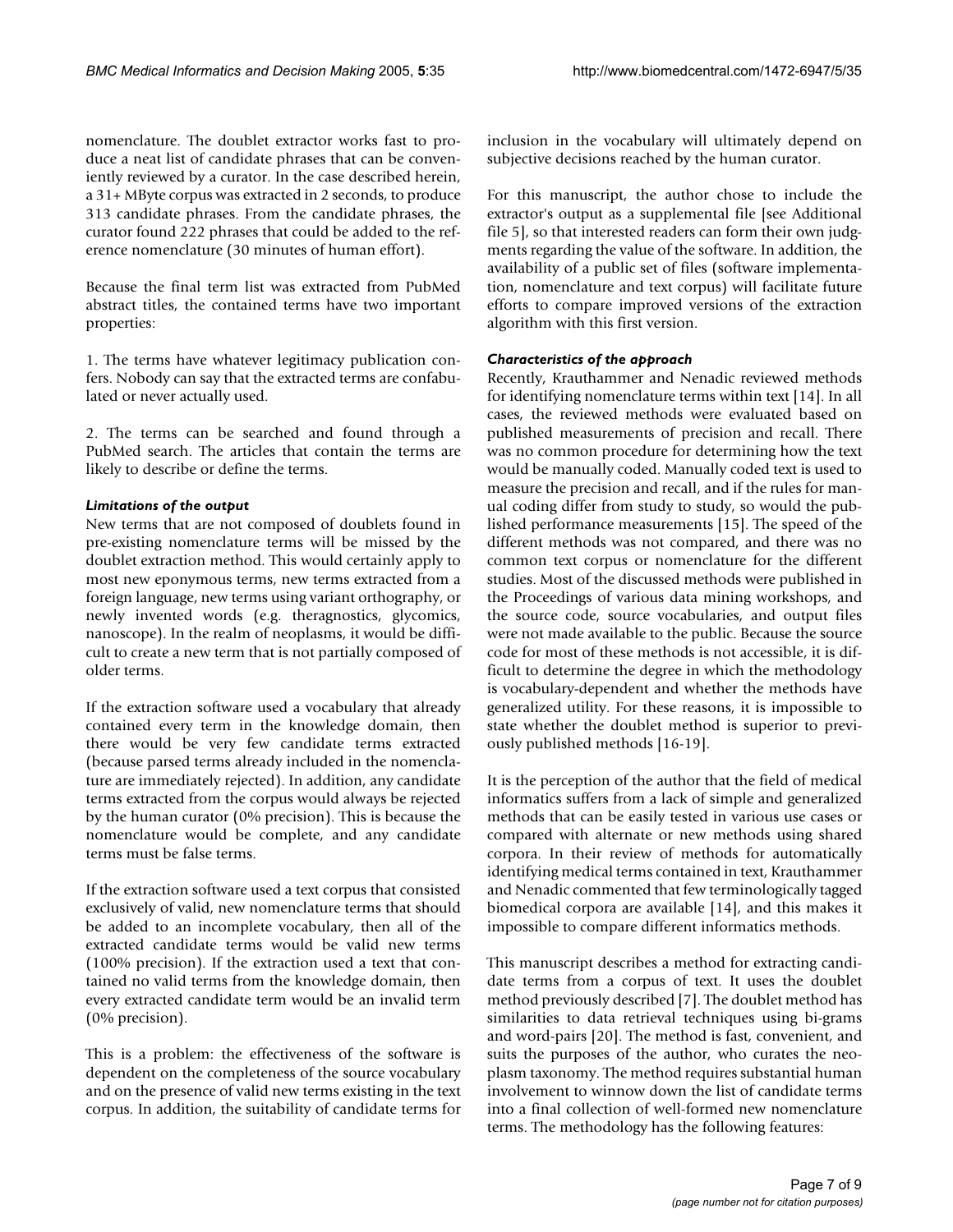1. The method will work with any nomenclature and with any plain-text file

2. The implementation is provided with the details of operation, allowing others to repeat the study.

3. The source code is platform-independent and is made freely available to the public. This permits other laboratories to modify the program and publish an improved version of this documented prototype.

4. The output files are provided, permitting others to review the results from this study or to compare the results with the results obtained with other methods.

## **Conclusion**

Almost all terms in medical nomenclatures can be formed by combining word doublets derived from other terms in the same nomenclature. By collecting all the word doublets found in a nomenclature, it is possible to quickly parse through enormous tracts of text, extracting phrases composed of sequences of these doublets. From these extracted candidate terms, a curator can select new terms. The doublet method is a novel approach to term extraction that curators can use to augment medical nomenclatures.

## **Availability and requirements**

The provided supplementary scripts are short programs written in Perl. Perl is a freely available open source programming language. Perl interpreters for virtually any operating system are available from several sites on the web [11,12]. These sites have links to rich sources of online information on the Perl language. The scripts require an external file of PubMed XML text. The scripts can be easily modified to accept any plain-text external file. The scripts require the neoplasm taxonomy [see Additional file 1], but can be modified to accept any parsable nomenclature that contains listed plain-text terms.

The Perl scripts provided with this manuscript will work without modification using the current version of the neoplasm taxonomy [see Additional file 1]. New versions of the neoplasm taxonomy are posted at the Association for Pathology Informatics website [9].

## **Competing interests**

The author(s) declare that they have no competing interests.

## **Authors' contributions**

The work expresses the opinion of the author and does not represent policy of the U.S. government.

## **Additional material**

## **Additional file 1**

*Neoclxml.gz is the compressed version of neocl.xml, the XML-format for the developmental lineage classification and taxonomy of neoplasms. This version of neocl.xml supercedes prior published versions [6,7]. Because neocl.xml exceeds 9 Megabytes when uncompressed, a gzipped version of the file is provided (neoclxml.gz). After downloading from the biomedcentral site, the filename should be provided with a .gz suffix (if absent from the filename as downloaded). After decompressing the file, the file shoud be renamed "neocl.xml". The file can be viewed on current web browsers, but experience has shown that many browsers lack sufficient memory to display the entire file. Otherwise, the file can be viewed on a wordprocessor or an ascii editor.*

Click here for file

[\[http://www.biomedcentral.com/content/supplementary/1472-](http://www.biomedcentral.com/content/supplementary/1472-6947-5-35-S1.gz) 6947-5-35-S1.gz]

## **Additional file 2**

*Doubuniq.pl is a Perl script that parses the reference nomenclature (neocl.xml) and ouputs a list of terms that contain one or more unique doublets (i.e., terms that contain a doublet that is not found in any other term from the same nomenclature).*

Click here for file

[\[http://www.biomedcentral.com/content/supplementary/1472-](http://www.biomedcentral.com/content/supplementary/1472-6947-5-35-S2.pl) 6947-5-35-S2.pl]

## **Additional file 3**

*Doubuniq.txt is the output file of doubuniq.pl, and consists of 6,305 terms from the reference nomenclature (neocl.xml) that contain one or more unique doublets (i.e., terms that contain a doublet that is not found in any other term from the same nomenclature).* Click here for file [\[http://www.biomedcentral.com/content/supplementary/1472-](http://www.biomedcentral.com/content/supplementary/1472-6947-5-35-S3.txt) 6947-5-35-S3.txt]

## **Additional file 4**

*Getdoub.pl is a Perl script that implements the doublet method for automatic extraction of candidate nomenclature terms. It requires an external plain-text corpus and a reference nomenclature.* Click here for file [\[http://www.biomedcentral.com/content/supplementary/1472-](http://www.biomedcentral.com/content/supplementary/1472-6947-5-35-S4.pl) 6947-5-35-S4.pl]

## **Additional file 5**

*Tumoram.out is a plain-text file containing the output of the getdoub.pl, the Perl script that extracts terms consisting of concatenated doublets found in the reference nomenclature.* Click here for file [\[http://www.biomedcentral.com/content/supplementary/1472-](http://www.biomedcentral.com/content/supplementary/1472-6947-5-35-S5.out) 6947-5-35-S5.out]

#### **References**

- Samuel Johnson's Dictionary [\[http://www.djvuzone.org/djvu/](http://www.djvuzone.org/djvu/antics/johnson/about.html) [antics/johnson/about.html](http://www.djvuzone.org/djvu/antics/johnson/about.html)]
- 2. Booker DL, Berman JJ: **[Dangerous abbreviations.](http://www.ncbi.nlm.nih.gov/entrez/query.fcgi?cmd=Retrieve&db=PubMed&dopt=Abstract&list_uids=15138924)** *Hum Pathol* 2004, **35:**529-31.
- 3. **Patient Safety: Achieving a New Standard for Care (2004) Board on Health Care Services (HCS), Institute of Medicine (IOM)** [\[http://www.nap.edu/books/0309090776/html/](http://www.nap.edu/books/0309090776/html/)]